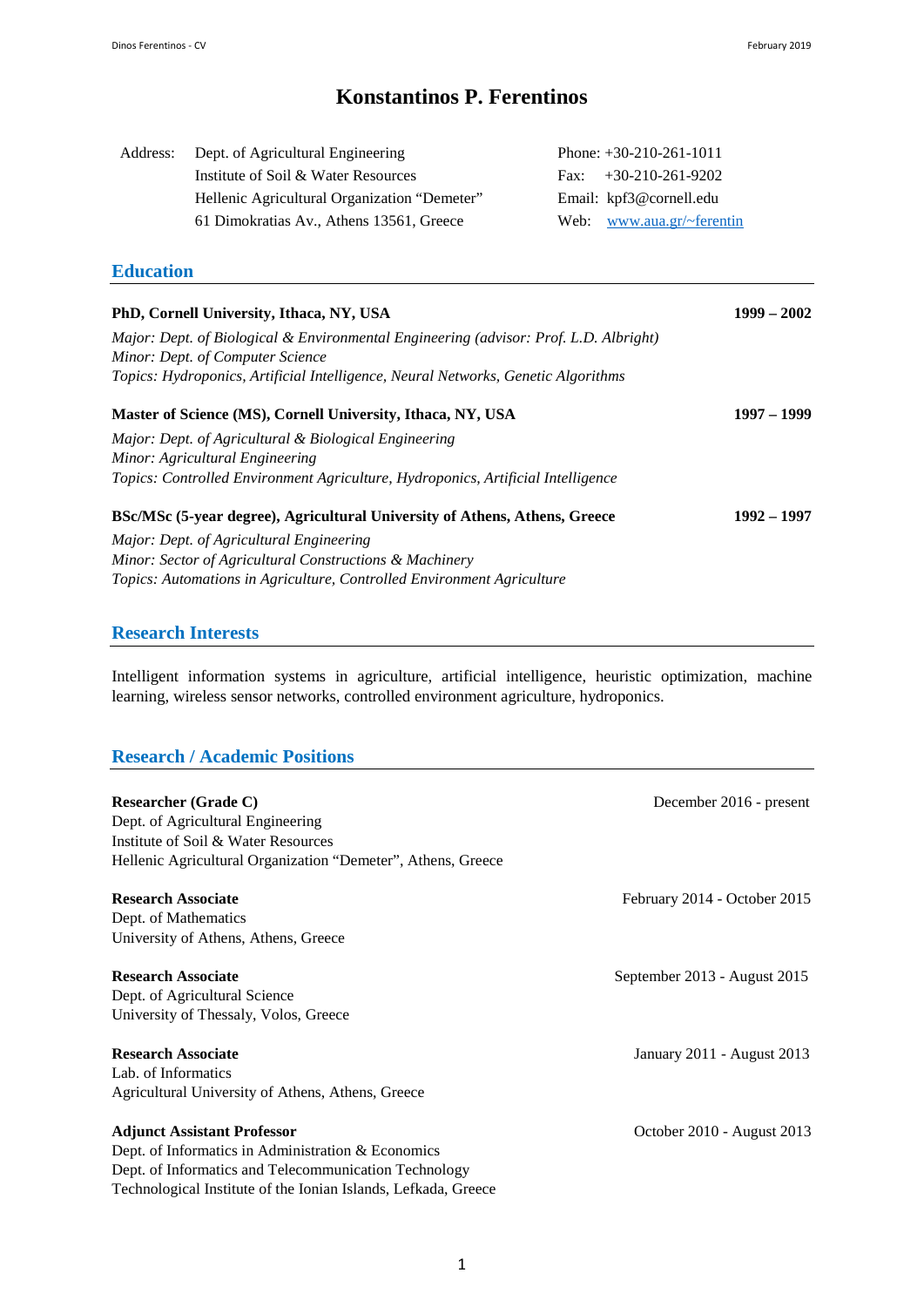Lab. of Informatics Agricultural University of Athens, Athens, Greece

Dept. of Mathematics **Branch Community Community** 2017 semester University of Athens, Athens, Greece

Lab. of Informatics Agricultural University of Athens, Athens, Greece

#### **Postdoctoral Researcher August 2003 - June 2004**

Dept. of Biological & Environmental Engineering Cornell University, Ithaca, NY, USA

### **Publications**

| <b>Citations:</b> | $\sim$ 750 (Scopus: 500 - Google scholar: 980) |
|-------------------|------------------------------------------------|
| h-index:          | (Scopus: 12 - Google scholar: 18)              |

#### **Refereed Journal Papers**

- [J.27] Brown, A.R., G.P. Petropoulos, **K.P. Ferentinos**. 2018. Appraisal of the Sentinel-1 & 2 use in a large-scale wildfire assessment: A case study from Portugal's fires of 2017. *Applied Geography*, vol. 100, pp. 78-89.
- [J.26] Petropoulos, G.P., P.K. Srivastava, **K.P. Ferentinos**, D. Hristopoulos. 2018. Evaluating the capabilities of optical/TIR imaging sensing systems for quantifying soil water content. *Geocarto International*, DOI: 10.1080 /10106049.2018.1520926.
- [J.25] Amos, C., G.P. Petropoulos, **K.P. Ferentinos**. 2018. Determining the use of Sentinel-2A MSI for wildfire burning and severity detection. *International Journal of Remote Sensing*, DOI: 10.1080/01431161.2018.1519284.
- [J.24] Colson, D., G.P. Petropoulos, **K.P. Ferentinos**. 2018. Exploring the potential of Sentinels-1 & 2 of the Copernicus mission in support of rapid and cost-effective wildfire assessment. International *Journal of Applied Earth Observations and Geoinformation*, vol. 73, pp. 262-276.
- [J.23] Whyte, A., **K.P. Ferentinos**, G.P. Petropoulos. 2018. A new synergistic approach for monitoring wetlands using Sentinels -1 and 2 data with object-based machine learning algorithms. *Environmental Modelling and Software*, vol. 104, pp. 40-54.
- [J.22] **Ferentinos, K.P.** 2018. Deep learning models for plant disease detection and diagnosis. *Computers and Electronics in Agriculture*, vol. 145, pp. 311-318.
- [J.21] Elvanidi, A., N. Katsoulas, **K.P. Ferentinos**, T. Bartzanas, C. Kittas. 2018. Hyperspectral machine vision as a tool for water stress severity assessment in soilless tomato crop. *Biosystems Engineering*, vol. 165, pp. 25-35.
- [J.20] Li, L., J. Li, H. Wang, T. Georgieva, **K.P. Ferentinos**, K.G. Arvanitis, N.A. Sigrimis. 2018 Sustainable energy management of solar greenhouses using open weather data on MACQU platform. *International Journal of Agricultural & Biological Engineering*, vol. 11(1), pp. 74-82.
- [J.19] Li, J., L. Li, H. Wang, **K.P. Ferentinos**, M. Li, N. Sigrimis. 2017. Proactive energy management of solar greenhouses with risk assessment to enhance smart specialisation in China. *Biosystems Engineering*, vol. 155, pp. 10-22.
- [J.18] Elvanidi, A., N. Katsoulas, T. Bartzanas, **K.P. Ferentinos**, C. Kittas. 2017. Crop water status assessment in controlled environment using crop reflectance and temperature measurements. *Precision Agriculture*, vol. 18, doi:10.1007/s11119-016-9492-3.
- [J.17] **Ferentinos, K.P.**, N. Katsoulas, A. Tzounis, T. Bartzanas, C. Kittas. 2017. Wireless sensor networks for greenhouse climate and plant condition assessment. *Biosystems Engineering*, vol. 153, pp. 70-81.
- [J.16] Katsoulas, N, A. Elvanidi, **K.P. Ferentinos**, M. Kacira, T. Bartzanas, C. Kittas. 2016. Crop reflectance monitoring as a tool for water stress detection in greenhouses: A review. *Biosystems Engineering*, vol. 151, pp. 374-398.
- [J.15] Katsoulas, N., K. Peponakis, **K.P. Ferentinos**, C. Kittas. 2015. Calibration of a growth model for tomato seedlings (TOMSEED) based on heuristic optimisation. *Biosystems Engineering*, vol. 140, pp. 34-47.
- [J.14] **Ferentinos, K.P.**, C.P. Yialouris, P. Blouchos, G. Moschopoulou, S. Kintzios. 2013. Pesticide residue screening using a novel artificial neural network combined with a bioelectric cellular biosensor. *BioMed Research International*, vol. 2013, art. no. 813519.

**Adjunct Lecturer Adjunct Lecturer** *CCCO* **<b>CCCO CCCO CCCO CCCO CCCO CCCO CCCO CCCO CCCO CCCO CCCO CCCO CCCO CCCO CCCO CCCO CCCO CCCO CCCO CCCO CCCO CCCO CCCO CCCO CCCO**

**Adjunct Lecturer** February 2005 - August 2011

**Postdoctoral Researcher** January 2005 - April 2007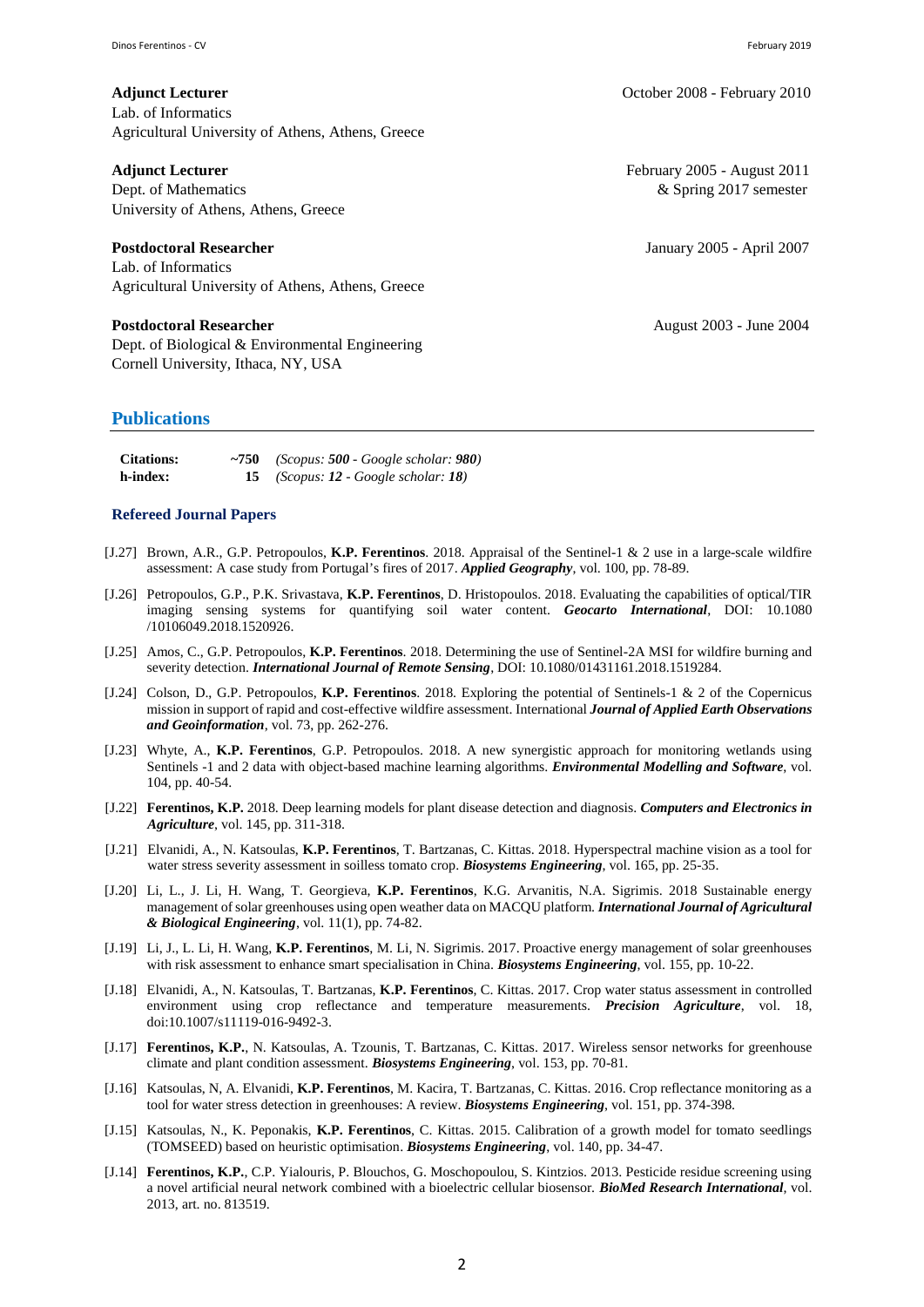- [J.13] **Ferentinos, K.P.**, and T.A. Tsiligiridis. 2010. A memetic algorithm for optimal dynamic design of wireless sensor networks. *Computer Communications*, vol. 33(2), pp. 250-258.
- [J.12] Glezakos, T.J., T.A. Tsiligiridis, L.S. Iliadis, C.P. Yialouris, F.P. Maris, **K.P. Ferentinos**. 2009. Feature extraction for time series data: an artificial neural network evolutionary training model for the management of mountainous watersheds. *Neurocomputing,* vol. 73, pp. 49-59.
- [J.11] Maliappis, M.T., **K.P. Ferentinos,** H.C. Passam, A.B. Sideridis. 2008. GIMS: a web-based greenhouse intelligent management system. *World Journal of Agricultural Sciences*, vol. 4(5), pp. 640-647.
- [J.10] **Ferentinos, K.P.**, and T.A. Tsiligiridis. 2007. Adaptive design optimization of wireless sensor networks using genetic algorithms. *Computer Networks*, vol. 51(4), pp. 1031-1051.
- [J.9] **Ferentinos, K.P.** 2005. Biological engineering applications of feedforward neural networks designed and parameterized by genetic algorithms. *Neural Networks*, vol. 18(7), pp. 934-950.
- [J.8] **Ferentinos, K.P.** and L.D. Albright. 2005. Optimal design of plant lighting system by genetic algorithms. *Engineering Applications of Artificial Intelligence*, vol. 18(4), pp. 473-484.
- [J.7] **Ferentinos, K.P.** and L.D. Albright. 2003. Fault detection and diagnosis in deep-trough hydroponics using intelligent computational tools. *Biosystems Engineering*, vol. 84(1), pp. 13-30.
- [J.6] **Ferentinos, K.P.,** L.D. Albright, B. Selman. 2003. Neural network-based detection of mechanical, sensor and biological faults in deep-trough hydroponics. *Computers and Electronics in Agriculture*, special issue on Artificial Intelligence in Agriculture, vol. 40(1-3), pp. 65-85.
- [J.5] **Ferentinos, K.P.** and L.D. Albright. 2002. Predictive neural network modeling of pH and electrical conductivity in deep-trough hydroponics. *Transactions of the ASAE*, vol. 45(6), pp. 2007-2015.
- [J.4] **Ferentinos, K.P.,** K.G. Arvanitis, N. Sigrimis. 2002. Heuristic optimization methods for motion planning of autonomous agricultural vehicles. *Journal of Global Optimization*, vol. 23, pp. 155-170.
- [J.3] Sigrimis, N., K.G. Arvanitis, G.D. Pasgianos, **K.P. Ferentinos.** 2002. Computer integrated management and intelligent control of greenhouses. *Environment Control in Biology*, vol. 40(1), pp. 39-53 (invited paper).
- [J.2] Sigrimis, N., K.G. Arvanitis, G.D. Pasgianos, **K. Ferentinos.** 2001. Hydroponics water management using adaptive scheduling with an on-line optimiser. *Computers and Electronics in Agriculture*, vol. 31(1), pp. 31-46.
- [J.1] **Ferentinos, K.P.,** L.D. Albright, D.V. Ramani. 2000. Optimal light integral and carbon dioxide concentration combinations for lettuce in ventilated greenhouses. *Journal of Agricultural Engineering Research*, vol. 77(3), pp. 309- 315.

#### **Refereed International Conference Papers**

*[Conference acceptance rates included where available]*

- [C.48] Katsoulas, N., A. Elvanidi, T. Bartzanas, **K.P. Ferentinos**, C. Kittas. 2016. Sensing of reflectance for water stress detection in greenhouses. ISHS Symposium "Sensing Plant Water Status - Methods and Applications in Horticultural Science", October 5-7, Berlin, Germany.
- [C.47] Elvanidi, A., N. Katsoulas, T. Bartzanas, **K.P. Ferentinos**, C. Kittas. 2016. Assessment of crop water status by means of crop reflectance. *3 rd International Symposium on Organic Greenhouse Horticulture (OGH 2016)*, April 11-14, Izmir, Turkey.
- [C.46] Katsoulas, N., **K.P. Ferentinos**, A. Tzounis, T. Bartzanas, C. Kittas. 2015. Spatially distributed greenhouse climate control based on wireless sensor network measurements. *Acta Horticulturae*, vol. 1154. (*5th Symposium on Applications of Modelling as an Innovative Technology in the Horticultural Supply Chain (Model-IT),* October 11-14, Wageningen, The Netherlands).
- [C.45] Katsoulas, N., **K.P. Ferentinos**, A. Tzounis, T. Bartzanas, C. Kittas. 2015. Operation reliability of wireless sensor networks in greenhouse conditions. *Acta Horticulturae*, vol. 1170, pp. 867-874 (2017). (*International Symposium on New Technologies and Management in Greenhouses (GreenSys 2015),* July 19-23, Evora, Portugal).
- [C.44] Kittas, C., A. Elvanidi, **K.P. Ferentinos**, T. Bartzanas, N. Katsoulas. 2015. Crop temperature measurements for crop water status identification in greenhouses. *International Symposium on New Technologies and Management in Greenhouses (GreenSys 2015),* July 19-23, Evora, Portugal.
- [C.43] Bartzanas, T., N. Katsoulas, A. Elvanidi, **K.P. Ferentinos**, C. Kittas. 2015. Remote sensing for crop water stress detection in greenhouses. *10th European Conference on Precision Agriculture,* July 12-16, Volcani Center, Israel.
- [C.42] Katsoulas, N., A. Elvanidi, **K.P. Ferentinos**, T. Bartzanas, C. Kittas. 2014. Calibration of a hyperspectral imaging system for greenhouse plant water stress detection. *Acta Horticulturae*, vol. 1142, pp. 119-126. (*6 th Balkan Symposium on Vegetables and Potatoes,* September 29 – October 2, Zagreb, Croatia).
- [C.41] Katsoulas, N., A. Elvanidi, **K.P. Ferentinos**, T. Bartzanas, C. Kittas. 2014. A hyperspectral imaging system for plant stress detection: calibration and preliminary results. *25th International Scientific – Experts Congress on Agriculture and Food Industry*, September 25-27, Cesme-Izmir, Turkey.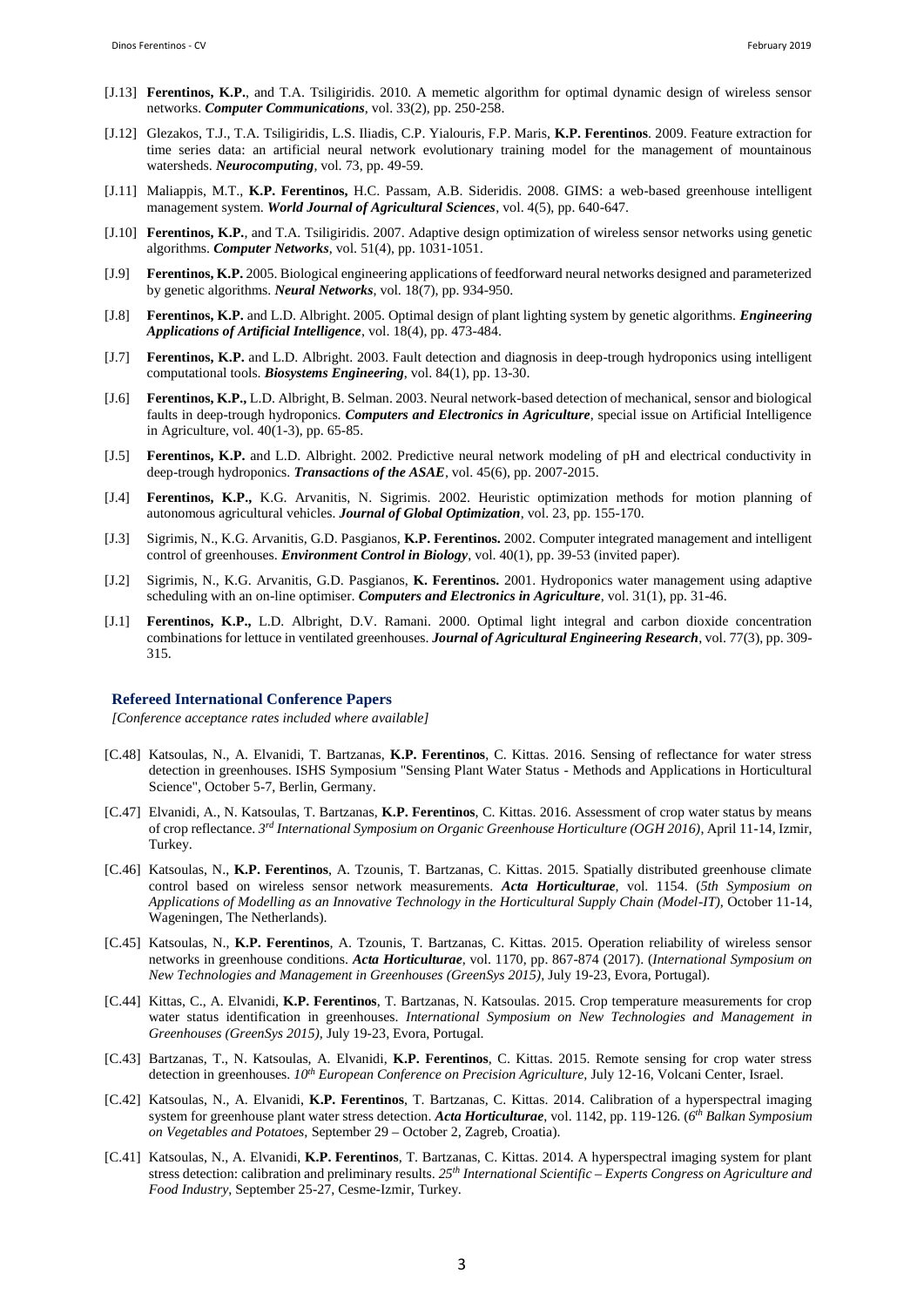- [C.40] **Ferentinos, K.P.**, N. Katsoulas, A. Tzounis, C. Kittas, T. Bartzanas. 2015. A climate control methodology based on wireless sensor networks in greenhouses. *Acta Horticulturae*, vol. 1107, pp. 75-82. (*29th International Horticultural Congress (IHC2014)*, August 17-22, Brisbane, Australia. DOI: 10.17660/ActaHortic.2015.1107.9)
- [C.39] Kittas, C., A. Elvanidi, N. Katsoulas, **K.P. Ferentinos**,T. Bartzanas. 2016. Reflectance indices for the detection of water stress in greenhouse tomato (*Solanum lycopersicum*). *Acta Horticulturae*, vol. 1112, pp. 63-70 (*29th International Horticultural Congress (IHC2014)*, August 17-22, 2014, Brisbane, Australia).
- [C.38] **Ferentinos, K.P.**, C.P. Yialouris, P. Blouchos, G. Moschopoulou, V. Tsourou, K. Kintzios. 2012. The use of artificial neural networks as a component of a cell-based biosensor device for the detection of pesticides. *Procedia Engineering (Proceedings Eurosensors XXVI)*, vol. 47, pp. 989-992.
- [C.37] Maliappis, M.T. and **K.P. Ferentinos**. 2008. Evaluation methodology of a web-based greenhouse intelligent management system. *4 th International Conference on Information Technology & Innovations in Bio and Earth Sciences*, September 18-20, Athens, Greece.
- [C.36] **Ferentinos, K.P.**, N. Trigoni, S. Nittel. 2008. Impact of drifter deployment on the quality of ocean sensing. *Advances in Geosensor Networks*, *Lecture Notes in Computer Science*, vol. 4540, pp. 9-24, Springer.
- [C.35] **Ferentinos, K.P.**, T.A. Tsiligiridis. 2007. A memetic algorithm for dynamic design of wireless sensor networks. *IEEE Congress on Evolutionary Computation (CEC'07), special session on Memetic Algorithms*, September 25-28, Singapore. *(Special session acceptance rate: 25%)*
- [C.34] Glezakos, T.J., T. Tsiligiridis, L. Iliadis, C.P. Yialouris, F. Maris, **K.P. Ferentinos**. 2007. Feature extraction for time series data: an artificial neural network evolutionary training model for the management of mountainous watersheds. *10th Int'l Conf. on Engineering Applications of Neural Networks*, August 29-31, Thessaloniki, Greece.
- [C.33] Nittel, S., N. Trigoni, **K.P. Ferentinos**, F. Neville, A. Nural, N. Pettigrew. 2007. A drift-tolerant model for data management in ocean sensor networks. *Proceedings of the 6th ACM International Workshop on Data Engineering for Wireless and Mobile Access (ACM MobiDE 2007)*, June 10, Beijing, China, pp. 49-58. *(Conference acceptance rate: 32%)*
- [C.32] Kaloudis, S., T. Glezakos, **K.P. Ferentinos**, T.A. Tsiligiridis, C.P. Yialouris. 2006. Feedforward neural network modeling of fir taper in natural forests of Greece. *International Conference on Sustainable Management and Development of Mountainous and Island Areas,* September 29 – October 1, Naxos, Greece, pp. 166-172.
- [C.31] Pontikakos, C., **K.P. Ferentinos**, T.A. Tsiligiridis, A.B. Sideridis. 2006. Natural ventilation efficiency in a twin-span greenhouse using 3D computational fluid dynamics. *3 rd International Conference on Information and Communication Technologies in Agriculture (HAICTA 2006),* September 20-23, Volos, Greece.
- [C.30] **Ferentinos, K.P.**, T.A. Tsiligiridis. 2006. Energy-saving design adaptation of wireless sensor networks with solar rechargeable batteries. *8 th International Conference on Precision Agriculture,* July 23-26, Minneapolis, MN, U.S.A.
- [C.29] Maliappis, M.T., **K.P. Ferentinos**, H.C. Passam, A.B. Sideridis, T.A. Tsiligiridis. 2006. A web-based intelligent decision support system for low-technology greenhouses. *4 th World Congress on Computers in Agriculture*, July 24-26, Orlando, Florida, U.S.A.
- [C.28] **Ferentinos, K.P.**, T.A. Tsiligiridis. 2006. Heuristic dynamic clustering in wireless sensor networks for environmental sensing. *15th IST Mobile & Wireless Communications Summit,* June 4-8, Myconos, Greece.
- [C.27] **Ferentinos, K.P.,** T.A. Tsiligiridis. 2005. Heuristic design and energy conservation of wireless sensor networks for precision agriculture. *International Congress on Information Technologies in Agriculture, Food and Environment (ITAFE'05)*, 12-14 October, Adana, Turkey.
- [C.26] Pontikakos, C., **K.P. Ferentinos,** T.A. Tsiligiridis. 2005. Web-based estimation model of natural ventilation efficiency in greenhouses using 3D computational fluid dynamics. *International Congress on Information Technologies in Agriculture, Food and Environment (ITAFE'05)*, 12-14 October, Adana, Turkey.
- [C.25] **Ferentinos, K.P.,** T.A. Tsiligiridis. 2005. Evolutionary energy management and design of wireless sensor networks. *2 nd IEEE Conference on Sensor and Ad Hoc Communications and Networks (IEEE SECON 2005)*, 26-29 September, Santa Clara, CA, USA. *(Conference acceptance rate: 27%)*
- [C.24] **Ferentinos, K.P.,** T.A. Tsiligiridis, K.G. Arvanitis. 2005. Energy optimization of wireless sensor networks for environmental measurements. *Proceedings of the IEEE International Conference on Computational Intelligence for Measurement Systems and Applications (IEEE CIMSA'05)*, 20-22 July, Giardini-Naxos, Sicily, Italy, pp. 250-255. *(Conference acceptance rate: 60%)*
- [C.23] **Ferentinos, K.P.**, K.G. Arvanitis, D. Lambrou, A. Anastasiou, N. Sigrimis. 2004. A multi-agent system with SMS capabilities for integrated production in greenhouse hydroponics. *2004 CIGR International Conference*, 11-14 October, Beijing, China.
- [C.22] Anastasiou, A., **K.P. Ferentinos**, K.G. Arvanitis, N. Sigrimis. 2004. A DSS tool as a virtual measurement system for closed hydroponic system management. *2004 CIGR International Conference*, 11-14 October, Beijing, China.
- [C.21] **Ferentinos, K.P.**, K.G. Arvanitis, I.Z. Stellas, N. Sigrimis. 2004. Biologically inspired algorithms for PID tuning in greenhouse environment control. *AgEng2004 International Conference, Workshop on Intelligent Technology for Bioproduction Systems*, 12-16 September, Leuven, Belgium.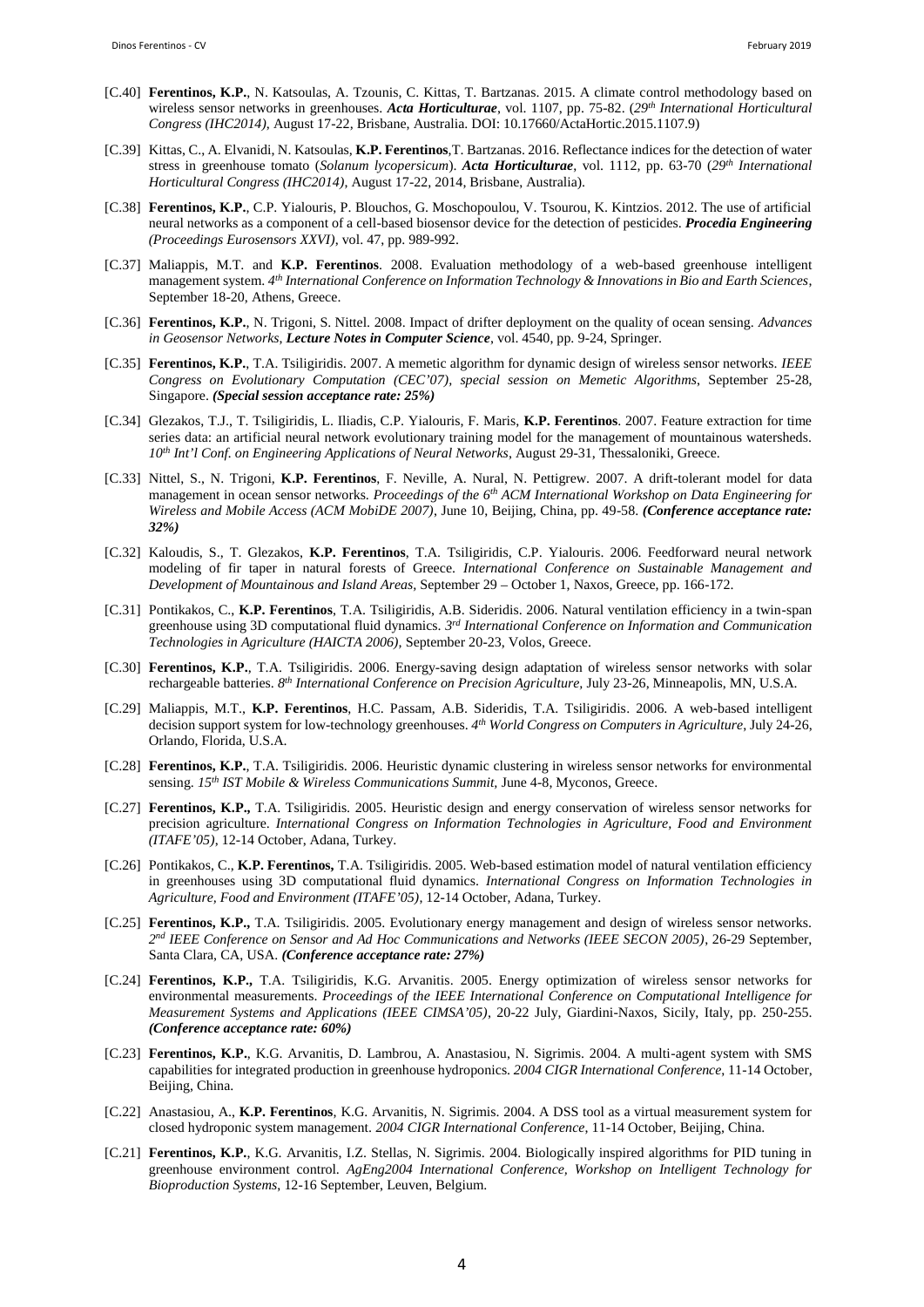- [C.20] **Ferentinos, K.P.**, K.G. Arvanitis, D. Lambrou, A. Anastasiou, N. Sigrimis. 2004. A multi-agent system for integrated production in greenhouse hydroponics. *Acta Horticulturae***, vol. 691, pp. 381-388**: *AgEng2004 International Conference, Workshop on Sustainable Greenhouse Systems (GreenSys2004)*, 12-16 September, Leuven, Belgium.
- [C.19] Anastasiou, A., **K.P. Ferentinos**, K.G. Arvanitis, N. Sigrimis, D. Savvas. 2004. DSS-Hortimed for on-line management of hydroponic systems. *Acta Horticulturae***, vol. 691, pp. 267-274**. (*AgEng2004 International Conference, Workshop on Sustainable Greenhouse Systems (GreenSys2004)*, 12-16 September, Leuven, Belgium).
- [C.18] **Ferentinos, K.P.**, L.D. Albright, K.G. Arvanitis. 2004. Neural network based self-inspected plant production system. *International Congress on Mechatronics*, 7-9 July, Prague, Czech Republic.
- [C.17] **Ferentinos, K.P.,** A. Anastasiou, G.D. Pasgianos, K.G. Arvanitis, N. Sigrimis. 2003. A Decision Support System as a tool to optimal water management in soilless cultures under saline conditions. *Acta Horticulturae***, vol. 609, pp. 289- 296**. (*International ISHS Symposium on Managing Greenhouse Crops in Saline Environment*, Pisa, Italy).
- [C.16] **Ferentinos, K.P.,** K.G. Arvanitis, G.E. Stavroulakis. 2003. Neural Network Model of Hydroponics Constructed by a Genetic Algorithm System. *Computational Management Science Conference, Mini Workshop in Agricultural, Biological and Environmental Science Modelling*, Chania, Crete, Greece, 27-30 May.
- [C.15] Sigrimis, N., K.G. Arvanitis, **K.P. Ferentinos.** 2002. MACQU: An Open SCADA System for Intelligent Management and Control of Greenhouses. *XVth CIGR/ASAE World Congress, Paper No. 023033*, Chicago, USA.
- [C.14] Sigrimis, N., K.G. Arvanitis, **K.P. Ferentinos,** A. Anastasiou. 2002. An Intelligent Noninteracting Technique for Climate Control of Greenhouses. *15th IFAC World Congress*, Barcelona, Spain, 21-26 July.
- [C.13] **Ferentinos, K.P.,** K.G. Arvanitis, G.D. Pasgianos, N.A. Sigrimis. 2001. A Comparison of Intelligent Computational Algorithms for Path Planning. *5 th International Conference on Hellenic European Research on Computer Mathematics and its Applications (HERCMA 2001)*, Athens, Greece, 20-22 September.
- [C.12] Sigrimis, N., **K.P. Ferentinos,** K.G. Arvanitis, A. Anastasiou. 2001. A Comparison of Optimal Greenhouse Heating Setpoint Generation Algorithms for Energy Conservation. *Intelligent Control for Agricultural Applications 2001: A Proceedings Volume from the 2nd IFAC/CIGR Workshop*, Bali, Indonesia, 22-24 August, pp. 61-66.
- [C.11] **Ferentinos, K.P.,** L.D. Albright, B. Selman. 2001. Neural Network Based Fault Detection in Hydroponic Systems. *Preprints of the 4th IFAC International Workshop on Artificial Intelligence in Agriculture (AIA'2001)*, Budapest, Hungary, 6-8 June, pp. 37-42.
- [C.10] Sigrimis, N., K.G. Arvanitis, **K.P. Ferentinos,** A. Anastasiou, G. Pasgianos. 2000. Adaptive Scheduling for Hydroponics Water Management. *Preprints of the XIV Memorial CIGR World Congress*, Tsukuba, Japan, November 28 – December 1, CD-ROM Volume, pp. 1744-1749.
- [C.9] Sigrimis, N., K.G. Arvanitis, G. Pasgianos, A. Anastasiou, **K.P. Ferentinos.** 2000. Supervisory Control Tools for a Virtual Greenhouse. *Preprints of the XIV Memorial CIGR World Congress*, Tsukuba, Japan, November 28 – December 1, CD-ROM Volume, pp. 990-995.
- [C.8] **Ferentinos, K.P.**, K.G. Arvanitis, K. Kyriakopoulos, N. Sigrimis. 2000. Heuristic Motion Planning for Autonomous Agricultural Vehicles. *Proceedings of the 2nd IFAC/CIGR International Workshop on Bio-Robotics, Information Technology and Intelligent Control for Bioproduction Systems (Bio-Robotics II)*, Sakai, Osaka, Japan, 25-26 November, pp. 322-327.
- [C.7] Arvanitis, K.G., N.A. Sigrimis, K.J. Kyriakopoulos, **K.P. Ferentinos.** 2000. A Nonlinear Restricted State Feedback Control Strategy for Over-Actuated Robot Manipulators. *Proceedings of the 2nd IFAC/CIGR International Workshop on Bio-Robotics, Information Technology and Intelligent Control for Bioproduction Systems (Bio-Robotics II)*, Sakai, Osaka, Japan, 25-26 November, pp. 101-106.
- [C.6] Sigrimis, N., K.G. Arvanitis, G. Pasgianos, A. Anastasiou, **K.P. Ferentinos.** 2000. New Ways to Production Management and Supervisory Control: A Virtual Greenhouse. *Preprints of the IFAC Symposium on Manufacturing, Modeling, Management and Control (MIM 2000)*, vol. 1, Patras, Greece, 12-14 July, pp. 529-536.
- [C.5] **Ferentinos, K.P.,** L.D. Albright, N.R. Scott. 2000. Modeling pH and Electrical Conductivity in Hydroponics using Artificial Neural Networks. *Preprints of the IFAC International Conference on Modelling and Control in Agriculture, Horticulture and Post-Harvest Processing (Agricontrol 2000)*, Wageningen, the Netherlands, 10-12 July, pp. 364-369.
- [C.4] Sigrimis, N., K.G. Arvanitis, G. Pasgianos, A. Anastasiou, **K.P. Ferentinos,** 2000. New Ways on Supervisory Control: a Virtual Greenhouse: to train, to control and to manage. *Preprints of the IFAC International Conference on Modelling and Control in Agriculture, Horticulture and Post-Harvest Processing (Agricontrol 2000)*, Wageningen, the Netherlands, 10-12 July, pp. 212-217.
- [C.3] Sigrimis, N., K.G. Arvanitis, G. Pasgianos, A. Anastasiou, **K.P. Ferentinos.** 2000. A Virtual Greenhouse for Training, Control and Management. *EurAgEng Conference on Agricultrural Engineering (AgEng2000)*, Warwick, UK, 2-7 July, Paper 00-AE-022, Book of Abstracts, pp. 57-58.
- [C.2] Rerras, N., A. Anastasiou, **K. Ferentinos,** N. Sigrimis. 1998. An Adaptive Optimizer for Process Control. In Sigrimis N. and P. Groumpos (Eds) *Proceedings of 1st IFAC Workshop on Control Applications and Ergonomics in Agriculture*. Athens, Greece, June 15-17, by Pergamon, pp. 189-194.
- [C.1] Sigrimis, N., A. Anastasiou, **N. Ferentinos,** N. Rerras. 1997. Field Experiments with an Intelligent Leaf Sensor. *Mathematical and Control Applications in Agriculture and Horticulture: a proceedings volume from the 3rd IFAC Workshop*, Hannover, Germany, 9/28-10/2. Edited by A. Munack and H.-J. Tantau, Pergamon, pp. 255-259.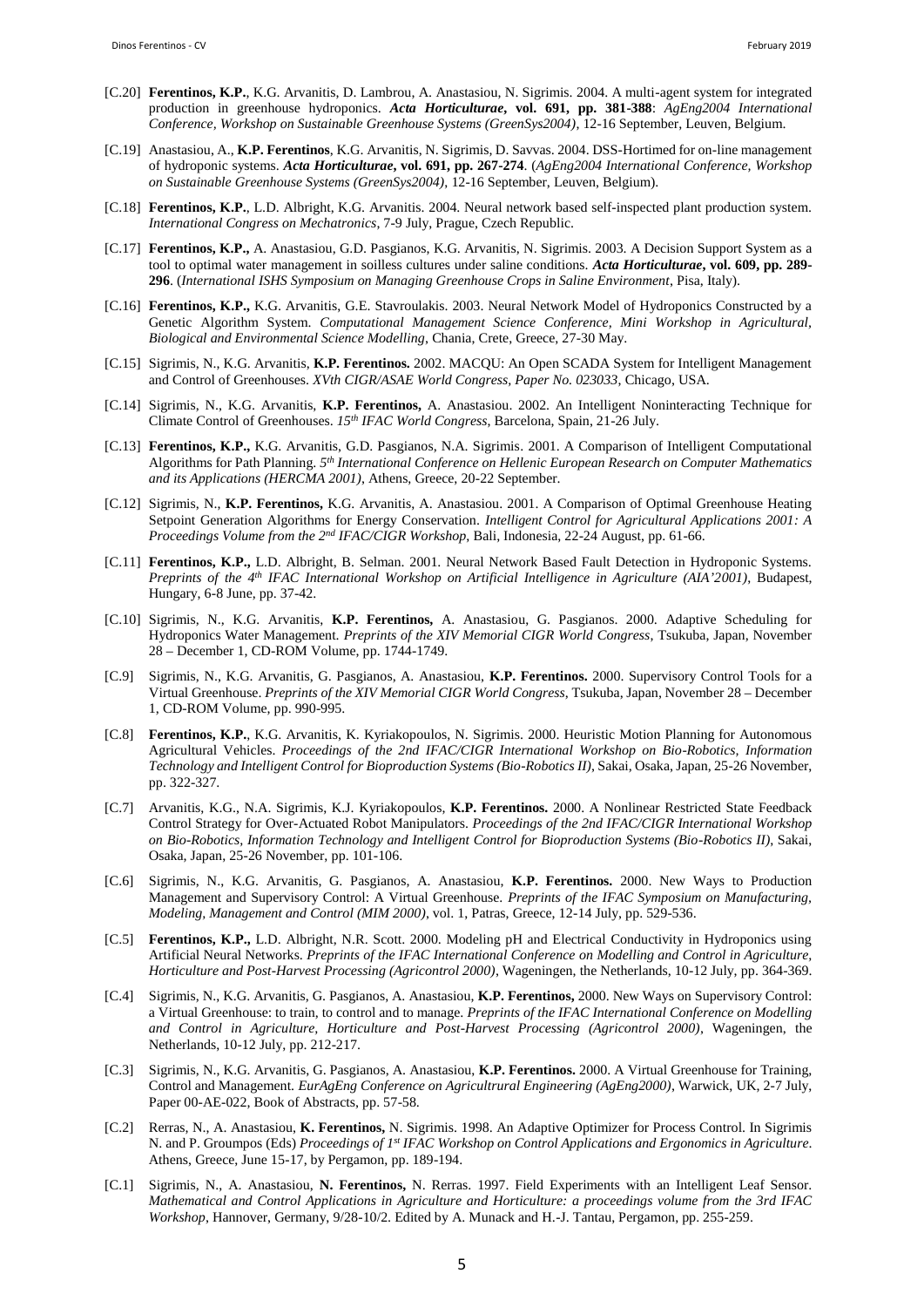#### **Patents**

- [P.1] L.D. Albright, **K.P. Ferentinos**, I. Seginer, D.S. de Villiers & J.W. Ho., 2007. "Systems and methods for providing optimal light-CO<sup>2</sup> combinations for plant production", USA, **Patent No.: US 7,184,846 B2**, Feb. 27, 2007.
- [P.2] L.D. Albright, **K.P. Ferentinos**, I. Seginer, D.S. de Villiers & J.W. Ho., 2009. "Methods for providing optimal light-CO<sup>2</sup> combinations for plant production", USA, **Patent No.: US 7,502,655 B2**, Mar. 10, 2009.

#### **Book Chapters**

- [B.1] **Ferentinos, K.P.,** I.K. Kookos, K.G. Arvanitis, and N.A. Sigrimis. 2006. From Production to the User Quality Issues for Agricultural Product Chains. *Chapter 8.2 of the CIGR Handbook of Agricultural Engineering, Vol. VI: Information Technology*, pp. 480-500, Axel Munack (ed.), St. Joseph, Michigan, USA.
- [B.2] **Ferentinos, K.P.,** K.G. Arvanitis, and N.A. Sigrimis. 2006. Communication Issues and Internet Use Internet Use in Agriculture, Remote Service and Maintenance; E-commerce, E-business, E-consulting, E-support. *Chapter 7.2 of the CIGR Handbook of Agricultural Engineering, Vol. VI: Information Technology*, pp. 453-464, Axel Munack (ed.), St. Joseph, Michigan, USA.
- [B.3] **Ferentinos, K.P.,** K.G. Arvanitis, H.J. Tantau, and N.A. Sigrimis. 2006. Precision Agriculture Special Aspects of IT for Greenhouse Cultivation. *Chapter 5.8 of the CIGR Handbook of Agricultural Engineering, Vol. 6: Information Technology*, pp. 294-312, Axel Munack (ed.), St. Joseph, Michigan, USA.
- [B.4] Yialouris, C.P., and **K.P. Ferentinos**. 2017. Time-series processing for portable biosensors and mobile platforms for automated pattern recognition. Chapter in: *Portable biosensors and Point-of-Care systems*, IET (in press).
- [B.5] Piromalis, D., K.G. Arvanitis, P. Papageorgas, **K.P. Ferentinos**. 2017. Smart precision lighting for urban and landscape closed controlled horticultural environments. *Chapter 6 in: "Urban Horticulture"*, Dilip Nandwani (ed.), Springer, Switzerland.

#### **Theses**

- [T.1] K.P. Ferentinos, 2002. *Neural Network Fault Detection and Diagnosis in Deep-Trough Hydroponic Systems*. PhD Dissertation, Cornell University Libraries, Ithaca, NY, 195 p.
- [T.2] K.P. Ferentinos, 1999. *Artificial Neural Network Modeling of pH and Electrical Conductivity of Hydroponic Systems*. MS Thesis, Cornell University Libraries, Ithaca, NY, 97 p.
- [T.3] K.P. Ferentinos, 1997. *Development of a 'Fog System' Model Using an Optimization Technique*, BSc/MSc Thesis, Dept. of Agricultural Engineering, Agricultural University of Athens, Greece (in Greek).

| <b>University</b>                                                                                                                                                                      | <b>Position</b>                                        | <b>Duration</b>                                 | <b>Courses</b>                                                                                                                                                                                                                     |  |
|----------------------------------------------------------------------------------------------------------------------------------------------------------------------------------------|--------------------------------------------------------|-------------------------------------------------|------------------------------------------------------------------------------------------------------------------------------------------------------------------------------------------------------------------------------------|--|
| <b>National &amp; Kapodistrian</b><br><b>University of Athens</b>                                                                                                                      | Adjunct Lecturer &<br>Adjunct Assoc. Prof.<br>(ΠΔ 407) | 11 semesters<br>$(2005 - 2011)$<br>& Spr. 2017) | - Computer Science I (MATLAB, Python)<br>- Computer Science II (Java)<br>- Programming Languages (Java)<br>- Computational Science & Technology<br>- Computational Complexity<br>- Design & Analysis of Algorithms                 |  |
| Dept. of Mathematics                                                                                                                                                                   | Researcher                                             | 3 semesters<br>$(2014 - 2016)$                  |                                                                                                                                                                                                                                    |  |
| <b>Agricultural Univ. of Athens</b><br><b>Informatics Laboratory</b>                                                                                                                   | <b>Adjunct Lecturer</b><br>$( \Pi \Delta 407)$         | 5 semesters<br>$(2008 - 2010)$                  | - Introduction to Computer Science                                                                                                                                                                                                 |  |
| <b>Cornell University</b><br>Dept. of Bio. & Env. Eng.                                                                                                                                 | Postdoctoral<br>Researcher                             | 2 semesters<br>$(2003 - 2004)$                  | - Introduction to Computing (Java)<br>- Biologically Inspired Optimization (post-graduate)                                                                                                                                         |  |
| <b>Technological Institute of</b><br>the Ionian Islands<br>- Dept. of Informatics in<br><b>Administration &amp; Economics</b><br>- Dept. of Informatics and<br>Telecommunication Tech. | Adjunct Asst. Prof.                                    | 5 semesters<br>$(2010 - 2013)$                  | - Object-Oriented Programming $(C^{++})$<br>- Advanced Programming (Java)<br>- Introduction to Algorithms<br>- Introduction to Algorithms and Programming (C)<br>- Programming II $(C^{++})$<br>- Introduction to Computer Science |  |

#### **Teaching Experience**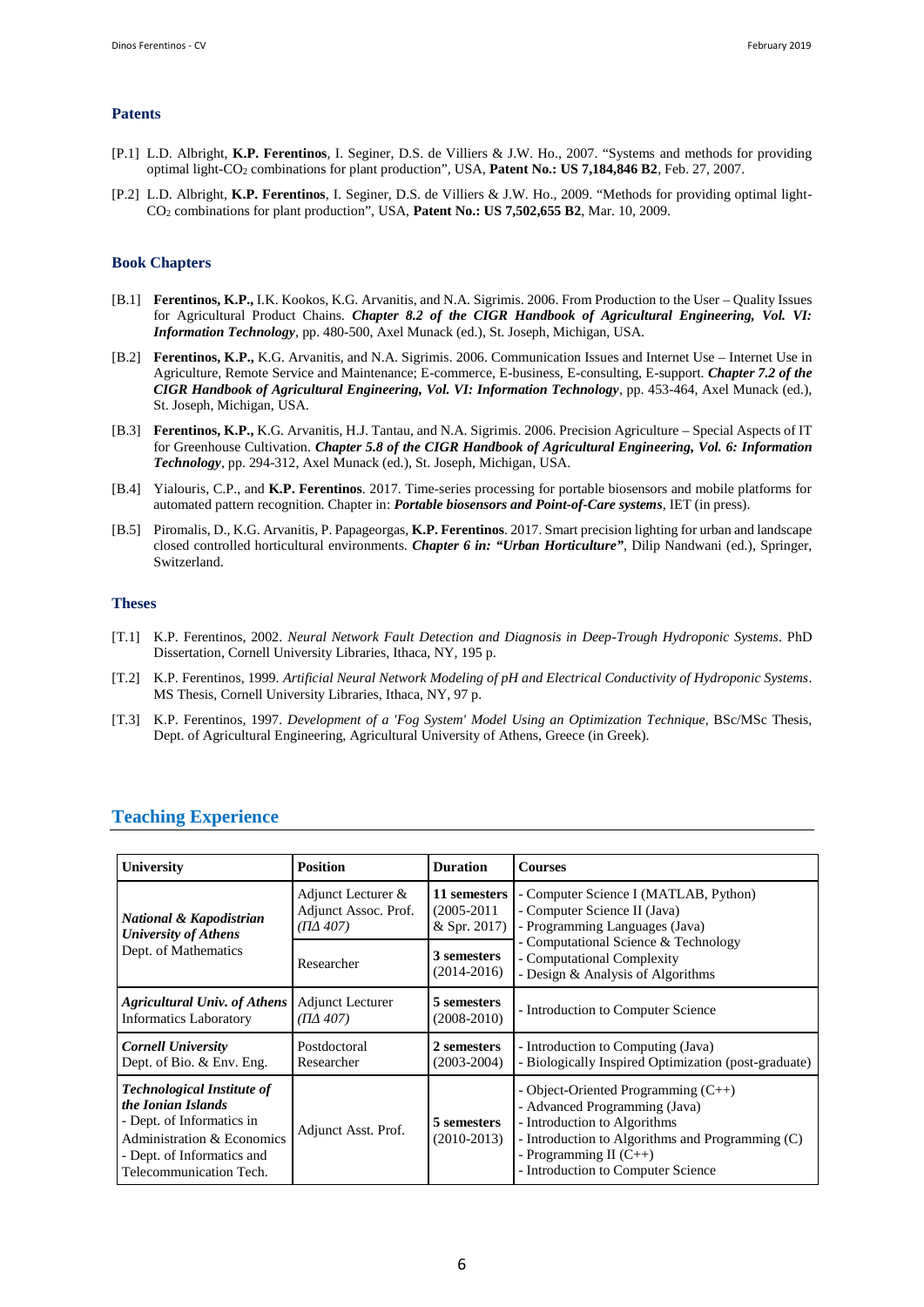## **Research Experience**

## **A. Positions:**

| Hellenic Agricultural Organization (H.A.O.) "Demeter", Dept. of Ag. Engineering – Researcher 2016 - present<br>Research areas: Smart agriculture, computational intelligence, machine learning, wireless sensor networks, GIS |               |
|-------------------------------------------------------------------------------------------------------------------------------------------------------------------------------------------------------------------------------|---------------|
| University of Athens, Dept. of Mathematics – Research Fellow<br>Research areas: Complexity of algorithms, optimization, modelling, computational intelligence                                                                 | 2014 - 2015   |
| University of Thessaly, Dept. of Agriculture – Postdoctoral Fellow<br>Research areas: Intelligent control, wireless sensor networks, environmental control                                                                    | 2013 - 2015   |
| Agricultural University of Athens, Lab. of Informatics – Research Fellow<br>Research areas: Neural networks, pattern recognition, biosensors, wireless sensor networks                                                        | $2002 - 2013$ |
| Cornell University, Dept. of Ag & Bio Engineering – Postdoctoral Fellow                                                                                                                                                       | 2003 - 2004   |

*Research areas:* Computational intelligence, controlled environment agriculture

## **B. Projects (as a Researcher at H.A.O. "Demeter"):**

**PI in project**: "VR-Park: Augmented reality system for the promotion and touring of urban parks". Funded by EU and Greek resources (Operational Programme Competitiveness, Entrepreneurship and Innovation 2014-2020 (EPAnEK)). Total budget: 761 K€ / Principal partner budget: 208 K€. Duration: 24 months (9/2018 – 9/2020).

## **Professional Activities**

## **A. Reviewer / editor:**

## *Reviewer for the following journals:*

- *Algorithms (MDPI)*
- *Applied Computational Intelligence and Soft Computing (Hindawi)*
- *Applied Engineering in Agriculture (American Society of Ag. & Bio. Engineers)*
- *Applied Numerical Mathematics (Elsevier)*
- *Biosystems Engineering (Elsevier)*
- *Chemical Product and Process Modeling (The Berkeley Electronic Press)*
- *CIGR Ejournal (Commission Internationale du Génie Rural)*
- *Computer Networks (Elsevier)*
- *Computers and Electronics in Agriculture (Elsevier)*
- *Ecological Informatics (Elsevier)*
- *Energies (MDPI)*
- *Energy and Buildings (Elsevier)*
- *Engineering Structures (Elsevier)*
- *Environmental Modelling and Software (Elsevier)*
- *Frontiers in Plant Science*
- *IEEE Transactions on Evolutionary Computation (IEEE)*
- *Information Sciences (Elsevier)*
- *International Journal of Chemical Engineering (Hindawi)*
- *International Journal of Intelligent Computing and Cybernetics*
- *International Journal of Modelling, Identification and Control (Inderscience)*
- *International Journal of Remote Sensing and Remote Sensing Letters*
- *International Journal on Sensor Networks (Inderscience)*
- *Journal of AI and Data Mining*
- *Journal of Systems and Software (Elsevier)*
- *Memetic Computation (Springer)*
- *Modeling, Identification and Control (DOAJ)*
- *Neural Computing & Applications (Springer)*
- *Polish Journal of Environmental Studies*